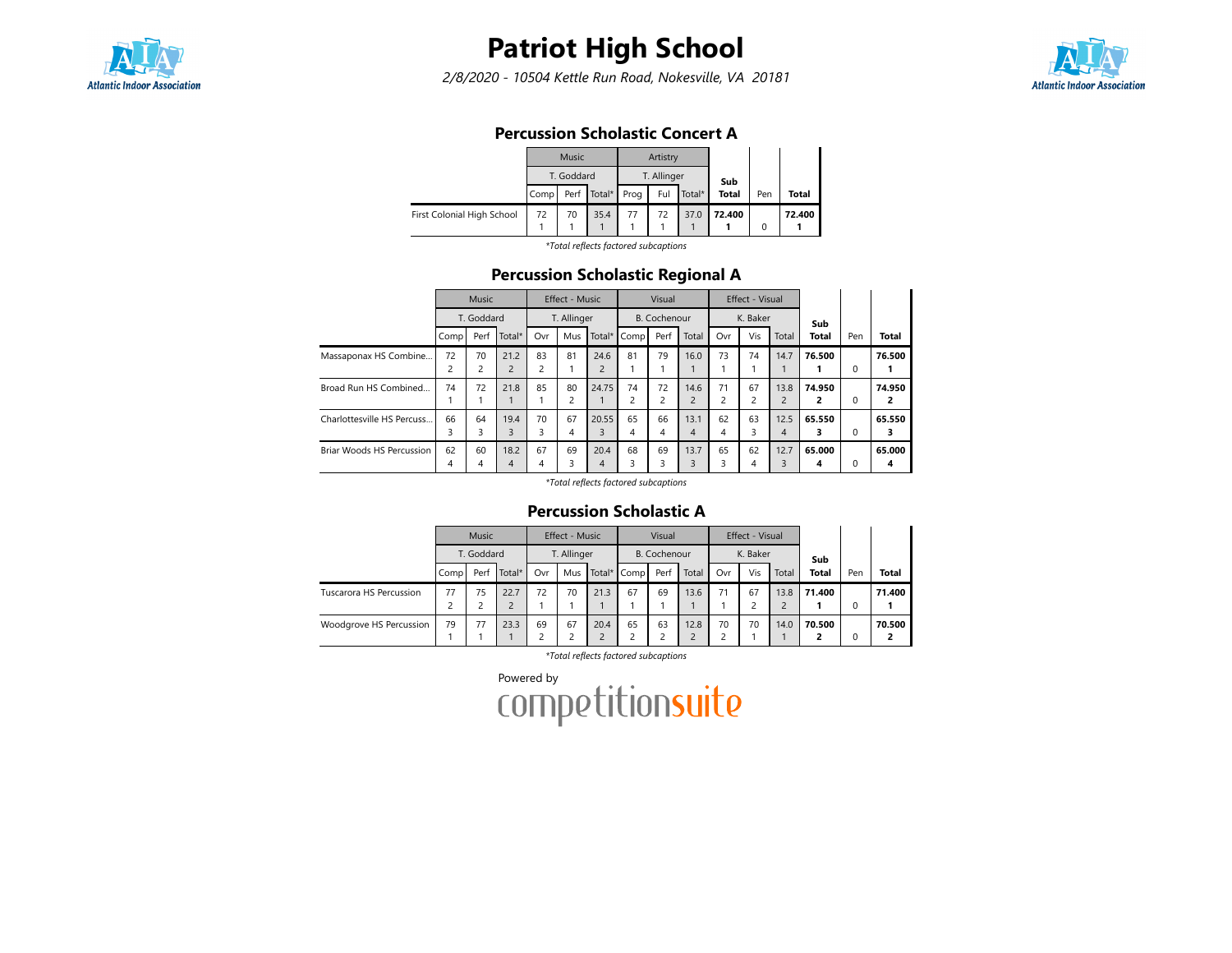

2/8/2020 - 10504 Kettle Run Road, Nokesville, VA 20181



### Percussion Scholastic Open

|                       |                         | Music      |      |     | Effect - Music |      |                 | Visual       |       |     | Effect - Visual |       |              |     |              |
|-----------------------|-------------------------|------------|------|-----|----------------|------|-----------------|--------------|-------|-----|-----------------|-------|--------------|-----|--------------|
|                       |                         | T. Goddard |      |     | T. Allinger    |      |                 | B. Cochenour |       |     | K. Baker        |       | Sub          |     |              |
|                       | Total*<br>Perf<br>Compl |            |      | Ovr |                |      | Mus Total* Comp | Perf         | Total | Ovr | Vis             | Total | <b>Total</b> | Pen | <b>Total</b> |
| Woodbridge HS Combine | 82                      | 80         | 24.2 | 72  | 68             | 21.0 | 68              | 66           | 13.4  | 75  |                 | 14.6  | 73.200       | 3.6 | 69.600       |
|                       |                         |            |      |     |                |      |                 |              |       |     |                 |       |              |     |              |

\*Total reflects factored subcaptions

#### Colorguard Middle School

|                         |     |             | Equipment Analysis   Movement Analysis |     |                                   |       |  | Design Analysis |       |     |            |       | <b>General Effect</b> |             |       |       |              |     |              |
|-------------------------|-----|-------------|----------------------------------------|-----|-----------------------------------|-------|--|-----------------|-------|-----|------------|-------|-----------------------|-------------|-------|-------|--------------|-----|--------------|
|                         |     | P. Mitchell |                                        |     |                                   |       |  | K. Baker        |       |     | M. McCurry |       |                       | D. Richards |       |       | Sub          |     |              |
|                         | Voc | Exc         | I Total*                               | Voc | J. Boughton<br>Total* Comp<br>Exc |       |  | Exc             | Total | Rep | Perf       | Total | Rep                   | Perf        | Total | Total | <b>Total</b> | Pen | <b>Total</b> |
| Great Bridge MS Winterg | 80  |             | 15.22                                  | 76  | 74                                | 14.94 |  | 67              | 13.9  | 71  | 66         | 13.7  |                       | 70          | 14.5  | 28.20 | 72.260       |     | 72.260       |
|                         |     |             |                                        |     |                                   |       |  |                 |       |     |            |       |                       |             |       |       |              |     |              |

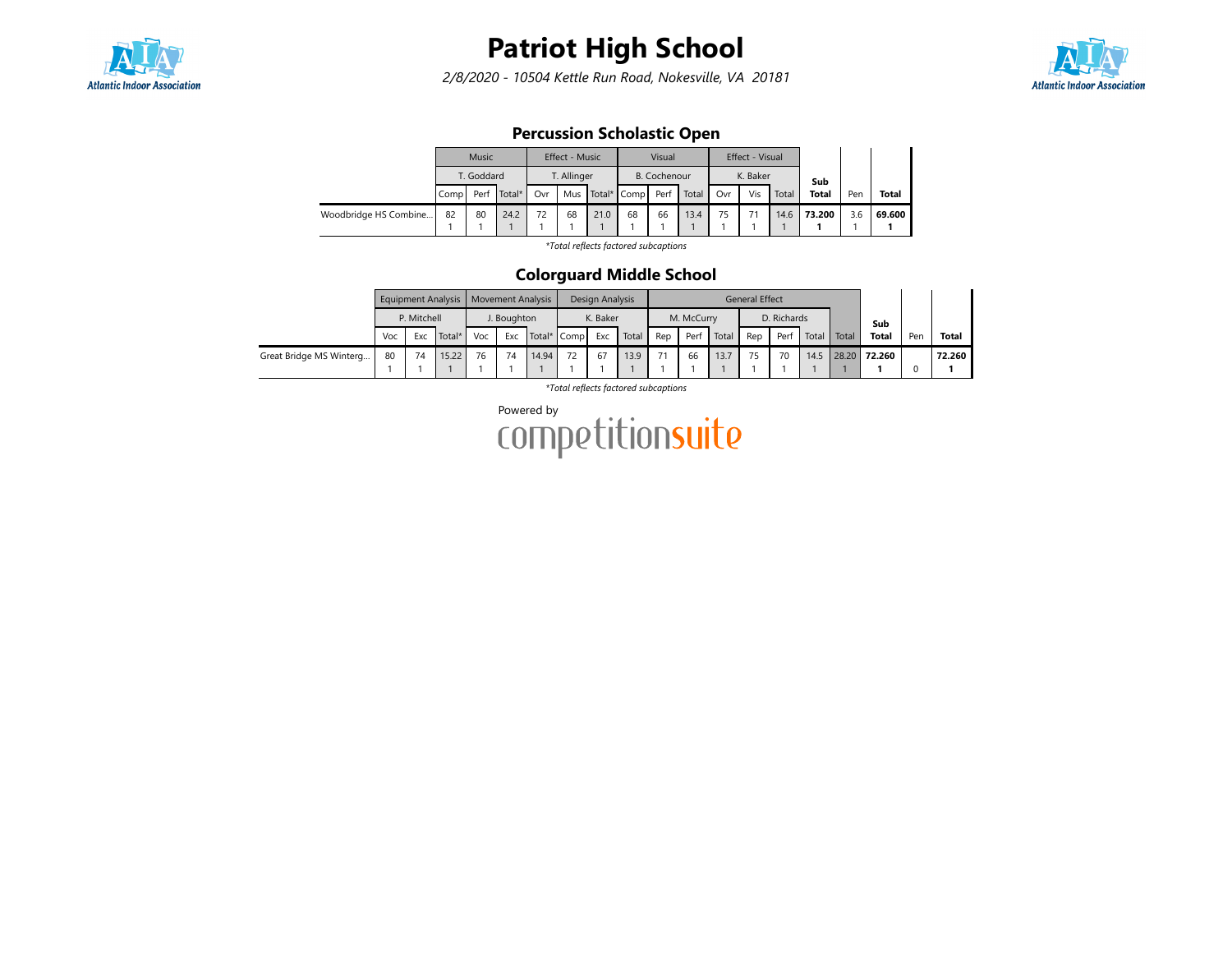

2/8/2020 - 10504 Kettle Run Road, Nokesville, VA 20181



## Colorguard Scholastic Regional A2

|                           |                      | <b>Equipment Analysis</b><br>P. Mitchell |                         |                      | <b>Movement Analysis</b> |                         |                      | Design Analysis      |                        |                               |                      |                        | <b>General Effect</b> |                      |                        |                         |                                    |                              |                          |
|---------------------------|----------------------|------------------------------------------|-------------------------|----------------------|--------------------------|-------------------------|----------------------|----------------------|------------------------|-------------------------------|----------------------|------------------------|-----------------------|----------------------|------------------------|-------------------------|------------------------------------|------------------------------|--------------------------|
|                           |                      |                                          |                         |                      | J. Boughton              |                         |                      | K. Baker             |                        |                               | M. McCurry           |                        |                       | D. Richards          |                        |                         | Sub                                |                              |                          |
|                           | Voc                  | Exc                                      | Total*                  | Voc                  | Exc                      | Total*                  | Comp                 | Exc                  | Total                  | Rep                           | Perf                 | Total                  | Rep                   | Perf                 | Total                  | Total                   | Total                              | Pen                          | Total                    |
| Battlefield High School W | 67<br>1              | 64<br>1                                  | 13.01<br>$\mathbf{1}$   | 72<br>3              | 70<br>3                  | 14.14<br>$\overline{3}$ | 70<br>$\overline{c}$ | 69<br>1              | 13.9<br>$\mathbf{1}$   | 58<br>$\overline{\mathbf{4}}$ | 54<br>4              | 11.2<br>$\overline{4}$ | 67                    | 66<br>$\mathbf{1}$   | 13.3<br>$\mathbf{1}$   | 24.50                   | 65.550<br>1                        | 3                            | 65.550<br>1              |
| Independence High Scho    | 64<br>2              | 59<br>$\overline{c}$                     | 12.15<br>$\overline{2}$ | 69<br>4              | 67<br>$\overline{4}$     | 13.54<br>$\overline{4}$ | 68<br>3              | 66<br>$\overline{c}$ | 13.4<br>$\overline{3}$ | 62<br>2                       | 58<br>$\overline{2}$ | 12.0<br>$\overline{2}$ | 54<br>4               | 51<br>4              | 10.5<br>$\overline{4}$ | 22.50<br>$\overline{4}$ | 61.590<br>2                        | 3                            | 61.590<br>2              |
| Grassfield HS JV Winterg  | 52<br>$\overline{7}$ | 50<br>6                                  | 10.14<br>6              | 73<br>$\overline{c}$ | 71<br>$\overline{c}$     | 14.34<br>$\overline{2}$ | 71<br>1              | 65<br>3              | 13.6<br>$\overline{2}$ | 64<br>1                       | 60<br>$\mathbf{1}$   | 12.4<br>$\mathbf{1}$   | 55<br>3               | 54<br>3              | 10.9<br>3              | 23.30<br>$\overline{2}$ | 61.380<br>3                        | 3                            | 61.380<br>3              |
| Colgan High School Wint   | 61<br>3              | 57<br>3                                  | 11.68<br>3              | 75<br>$\mathbf{1}$   | 72<br>1                  | 14.61                   | 60<br>4              | 53<br>5              | 11.3<br>5              | 60<br>3                       | 56<br>3              | 11.6<br>$\overline{3}$ | 58<br>$\overline{c}$  | 56<br>2              | 11.4<br>$\overline{c}$ | 23.00<br>$\overline{3}$ | 60.590<br>4                        | 3                            | 60.590<br>4              |
| Sherando HS Indoor Colo   | 56<br>4              | 52<br>5                                  | 10.68<br>5              | 65<br>5              | 62<br>5                  | 12.61<br>5              | 59<br>5              | 57<br>4              | 11.6<br>$\overline{4}$ | 56<br>5                       | 53<br>5              | 10.9<br>5              | 52<br>5               | 49<br>5              | 10.1<br>5              | 21.00<br>5              | 55.890<br>5                        | 3                            | 55.890<br>5              |
| Patriot HS Winterguard JV | 55<br>5              | 54<br>4                                  | 10.87<br>$\overline{4}$ | 58<br>$\overline{7}$ | 56<br>$\overline{7}$     | 11.34<br>$\overline{7}$ | 49<br>$\overline{7}$ | 51<br>6              | 10.0<br>6              | 50<br>$\overline{7}$          | 47<br>$\overline{7}$ | 9.7<br>$\overline{7}$  | 43<br>$\overline{7}$  | 42<br>$\overline{7}$ | 8.5<br>$\overline{7}$  | 18.20<br>$\overline{7}$ | 50.410<br>6                        | 3                            | 50.410<br>6              |
| Osbourn HS Winterguard    | 54<br>6              | 47<br>$\overline{7}$                     | 9.89<br>$\overline{7}$  | 60<br>6              | 58<br>6                  | 11.74<br>6              | 40<br>9              | 43<br>8              | 8.3<br>8               | 54<br>6                       | 51<br>6              | 10.5<br>6              | 46<br>6               | 44<br>6              | 9.0<br>6               | 19.50<br>6              | 49.430<br>$\overline{\phantom{a}}$ | $\mathbf{1}$<br>$\mathbf{1}$ | 48.430<br>$\overline{ }$ |
| Fluvanna JV Winterquard   | 36<br>10             | 34<br>8                                  | 6.94<br>9               | 53<br>9              | 51<br>9                  | 10.34<br>9              | 50<br>6              | 45<br>$\overline{7}$ | 9.5<br>$\overline{7}$  | 42<br>11                      | 40<br>11             | 8.2<br>11              | 41<br>8               | 37<br>8              | 7.8<br>8               | 16.00<br>11             | 42.780<br>8                        | 3                            | 42.780<br>8              |
| Riverbend HS Emerald Ele. | 32<br>11             | 29<br>11                                 | 6.01<br>11              | 55<br>8              | 53<br>8                  | 10.74<br>8              | 41<br>8              | 34<br>9              | 7.5<br>9               | 48<br>9                       | 46<br>9              | 9.4<br>9               | 38<br>11              | 35<br>9              | 7.3<br>9               | 16.70<br>9              | 40.950<br>9                        | 3                            | 40.950<br>q              |
| Centreville Wildcat Winte | 41<br>8              | 33<br>9                                  | 7.16<br>8               | 43<br>11             | 38<br>11                 | 7.95<br>11              | 29<br>11             | 32<br>10             | 6.1<br>11              | 49<br>8                       | 47<br>$\overline{7}$ | 9.6<br>8               | 39<br>10              | 34<br>10             | 7.3<br>9               | 16.90<br>8              | 38.110<br>10                       | 0.2<br>$\overline{c}$        | 37.910<br>10             |
| Colonial Forge HS Winter  | 39<br>9              | 32<br>10                                 | 6.89<br>10              | 45<br>10             | 40<br>10                 | 8.35<br>10              | 36<br>10             | 29<br>11             | 6.5<br>10              | 46<br>10                      | 43<br>10             | 8.9<br>10              | 40<br>9               | 32<br>11             | 7.2<br>11              | 16.10<br>10             | 37.840<br>11                       | 3                            | 37.840<br>11             |
| Albemarle County Combi    | 12                   | 12                                       | 0.0<br>12               | $\Omega$<br>12       | $\Omega$<br>12           | 0.0<br>12               | 12                   | 12                   | 0.0<br>12              | 12                            | 12                   | 0.0<br>12              | $\Omega$<br>12        | $\Omega$<br>12       | 0.0<br>12              | 0.00<br>12              | 0.000<br>12                        | 3                            | 0.000<br>12              |

\*Total reflects factored subcaptions

Powered by<br>COMPetitionsuite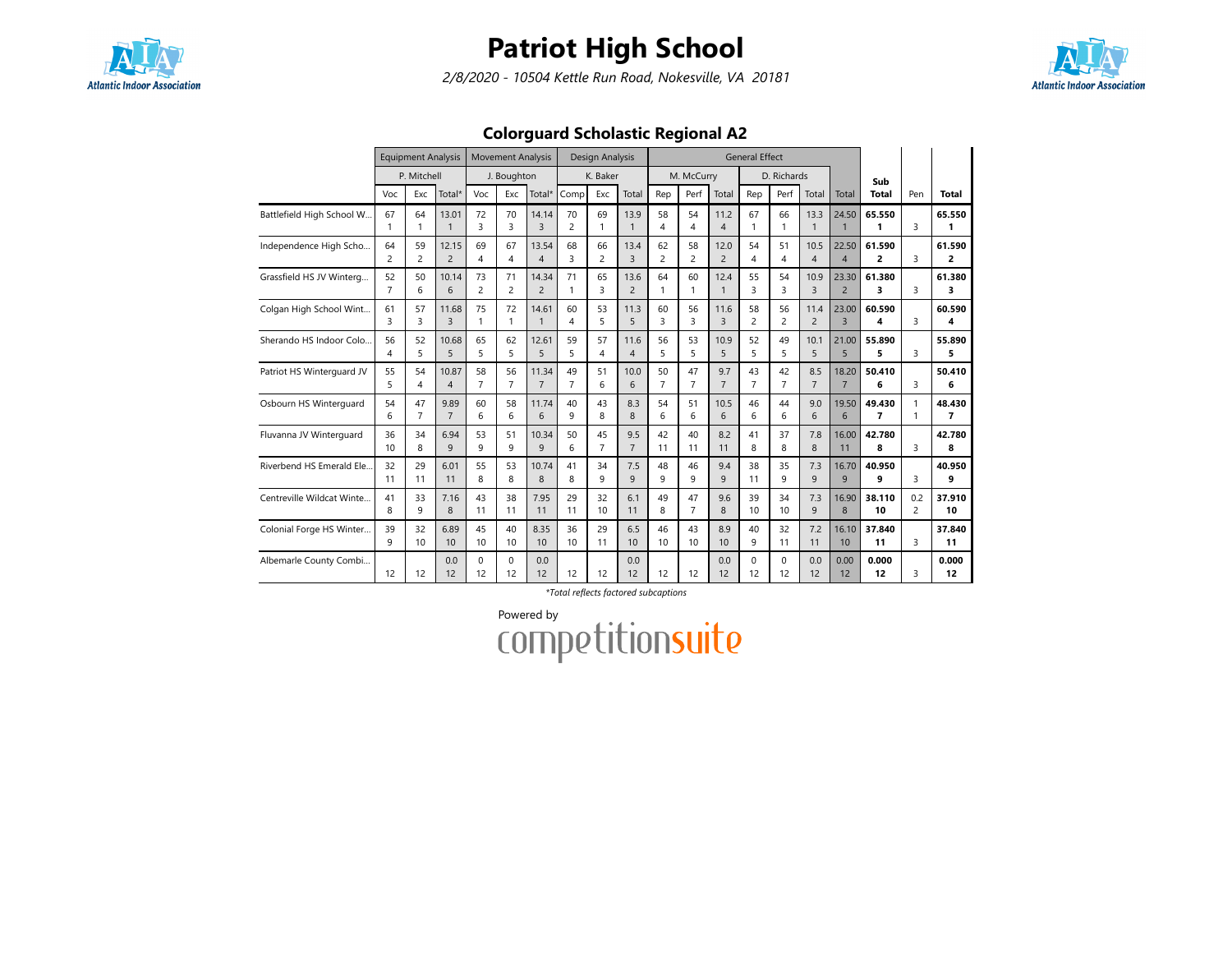

2/8/2020 - 10504 Kettle Run Road, Nokesville, VA 20181



### Colorguard Scholastic Regional A1

|                          |                      | <b>Equipment Analysis</b> |                         |                      | <b>Movement Analysis</b> |                         |                      | Design Analysis      |                        |                      |                      |                        | <b>General Effect</b> |                      |                        |                         |                          |                       |                          |
|--------------------------|----------------------|---------------------------|-------------------------|----------------------|--------------------------|-------------------------|----------------------|----------------------|------------------------|----------------------|----------------------|------------------------|-----------------------|----------------------|------------------------|-------------------------|--------------------------|-----------------------|--------------------------|
|                          |                      | P. Mitchell               |                         |                      | J. Boughton              |                         |                      | K. Baker             |                        |                      | M. McCurry           |                        |                       | D. Richards          |                        |                         | Sub                      |                       |                          |
|                          | Voc                  | Exc                       | Total*                  | Voc                  | Exc                      | Total*                  | Comp                 | Exc                  | Total                  | Rep                  | Perf                 | Total                  | Rep                   | Perf                 | Total                  | Total                   | Total                    | Pen                   | <b>Total</b>             |
| Rock Ridge HS Wintergua  | 58<br>$\overline{c}$ | 56<br>$\overline{c}$      | 11.34<br>$\overline{2}$ | 65<br>$\overline{3}$ | 63<br>3                  | 12.74<br>3              | 70<br>1              | 67                   | 13.7<br>$\mathbf{1}$   | 66<br>$\mathbf{1}$   | 64<br>$\mathbf{1}$   | 13.0<br>$\mathbf{1}$   | 55<br>5               | 54<br>3              | 10.9<br>$\overline{4}$ | 23.90<br>$\overline{2}$ | 61.680<br>1              | $\boldsymbol{\Delta}$ | 61.680                   |
| Chancellor HS Wintergua  | 58<br>$\overline{2}$ | 55<br>3                   | 11.21<br>3              | 70<br>$\mathbf{1}$   | 65<br>$\overline{c}$     | 13.35<br>1              | 66<br>$\overline{c}$ | 64<br>$\overline{c}$ | 13.0<br>$\overline{2}$ | 58<br>6              | 54<br>$\overline{7}$ | 11.2<br>$\overline{7}$ | 58<br>$\overline{c}$  | 57<br>$\overline{c}$ | 11.5<br>$\overline{2}$ | 22.70<br>$\overline{4}$ | 60.260<br>$\overline{2}$ | 4                     | 60.260<br>2              |
| Potomac Senior HS Comb.  | 49<br>5              | 45<br>5                   | 9.28<br>5               | 64<br>4              | 62<br>4                  | 12.54<br>$\overline{4}$ | 63<br>4              | 62<br>3              | 12.5<br>3              | 64<br>$\overline{c}$ | 62<br>$\overline{c}$ | 12.6<br>$\overline{2}$ | 59<br>$\mathbf{1}$    | 58<br>1              | 11.7<br>$\mathbf{1}$   | 24.30<br>$\mathbf{1}$   | 58.620<br>3              | 4                     | 58.620<br>3              |
| Great Bridge HS Winterg  | 62<br>$\mathbf{1}$   | 58<br>1                   | 11.88<br>1              | 67<br>$\overline{2}$ | 66<br>$\mathbf{1}$       | 13.27<br>$\overline{2}$ | 64<br>3              | 57<br>4              | 12.1<br>$\overline{4}$ | 60<br>5              | 56<br>6              | 11.6<br>5              | 44<br>10              | 43<br>10             | 8.7<br>10              | 20.30<br>9              | 57.550<br>4              | 4                     | 57.550<br>4              |
| Park View HS Winterguard | 56<br>4              | 51<br>4                   | 10.55<br>$\overline{4}$ | 62<br>5              | 60<br>5                  | 12.14<br>5              | 53<br>6              | 50<br>6              | 10.3<br>6              | 62<br>3              | 60<br>3              | 12.2<br>3              | 56<br>4               | 52<br>5              | 10.8<br>5              | 23.00<br>$\overline{3}$ | 55.990<br>5              | 0.3<br>3              | 55.690<br>5              |
| Oakton HS JV Winterguard | 44<br>$\overline{7}$ | 37<br>$\overline{7}$      | 7.89<br>$\overline{7}$  | 58<br>$\overline{7}$ | 56<br>$\overline{7}$     | 11.34<br>$\overline{7}$ | 54<br>5              | 48<br>$\overline{7}$ | 10.2<br>$\overline{7}$ | 61<br>4              | 58<br>4              | 11.9<br>$\overline{4}$ | 53<br>$\overline{7}$  | 50<br>$\overline{7}$ | 10.3<br>$\overline{7}$ | 22.20<br>5              | 51.630<br>6              | 1.3<br>$\overline{2}$ | 50.330<br>6              |
| McLean HS Silver Winter  | 40<br>$\mathsf{Q}$   | 35<br>9                   | 7.35<br>9               | 59<br>6              | 57<br>6                  | 11.54<br>6              | 50<br>8              | 46<br>9              | 9.6<br>8               | 56<br>8              | 53<br>8              | 10.9<br>8              | 54<br>6               | 51<br>6              | 10.5<br>6              | 21.40<br>$\overline{7}$ | 49.890<br>$\overline{7}$ | $\overline{4}$        | 49.890<br>$\overline{ }$ |
| George C Marshall HS Wi  | 46<br>6              | 38<br>6                   | 8.16<br>6               | 57<br>8              | 49<br>10                 | 10.36<br>9              | 46<br>10             | 37<br>12             | 8.3<br>12              | 55<br>9              | 52<br>9              | 10.7<br>9              | 57<br>3               | 53<br>4              | 11.0<br>3              | 21.70<br>6              | 48.520<br>8              | 4                     | 48.520<br>8              |
| Stone Bridge HS Winterg  | 38<br>10             | 34<br>10                  | 7.08<br>10              | 56<br>9              | 53<br>8                  | 10.81<br>8              | 45<br>11             | 47<br>8              | 9.2<br>9               | 46<br>11             | 45<br>11             | 9.1<br>11              | 46<br>9               | 45<br>9              | 9.1<br>9               | 18.20<br>11             | 45.290<br>10             | 4                     | 45.290<br>q              |
| Langley HS Winterguard   | 42<br>8              | 37<br>$\overline{7}$      | 7.75<br>8               | 51<br>11             | 46<br>12                 | 9.55<br>12              | 52<br>$\overline{7}$ | 52<br>5              | 10.4<br>5              | 42<br>12             | 38<br>12             | 8.0<br>12              | 42<br>12              | 39<br>12             | 8.1<br>12              | 16.10<br>12             | 43.800<br>11             | 4                     | 43.800<br>10             |
| South Lakes HS Winterg   | 37<br>11             | 30<br>11                  | 6.49<br>11              | 52<br>10             | 50<br>9                  | 10.14<br>10             | 42<br>12             | 43<br>10             | 8.5<br>11              | 52<br>10             | 50<br>10             | 10.2<br>10             | 43<br>11              | 41<br>11             | 8.4<br>11              | 18.60<br>10             | 43.730<br>12             | 4                     | 43.730<br>11             |
| West Springfield HS Wint | 33<br>12             | 30<br>11                  | 6.21<br>12              | 50<br>12             | 48<br>11                 | 9.74<br>11              | 48<br>9              | 42<br>11             | 9.0<br>10              | 57<br>$\overline{7}$ | 57<br>5              | 11.4<br>6              | 51<br>8               | 49<br>8              | 10.0<br>8              | 21.40<br>$\overline{7}$ | 46.350<br>9              | 7.8                   | 38.550<br>12             |

\*Total reflects factored subcaptions

### Colorguard Independent Regional A

|                          |     |             | Equipment Analysis   Movement Analysis |     |             |             |    | Design Analysis |       |     |            |       | <b>General Effect</b> |             |       |        |              |     |              |
|--------------------------|-----|-------------|----------------------------------------|-----|-------------|-------------|----|-----------------|-------|-----|------------|-------|-----------------------|-------------|-------|--------|--------------|-----|--------------|
|                          |     | P. Mitchell |                                        |     | J. Boughton |             |    | K. Baker        |       |     | M. McCurry |       |                       | D. Richards |       |        | Sub          |     |              |
|                          | Voc | Exc         | Total*                                 | Voc | Exc         | Total* Comp |    | Exc             | Total | Rep | Per        | Total | Rep                   | Perf        | Total | Total. | <b>Total</b> | Pen | <b>Total</b> |
| Valley Independent Winte | 48  | 44          | 9.08                                   | 56  | 52          | 10.68       | 62 | 54              | 11.6  | 54  |            | 10.5  | 48                    | 44          | 9.2   |        | 19.70 51.060 |     | 51.060       |
|                          |     |             |                                        |     |             |             |    |                 |       |     |            |       |                       |             |       |        |              |     |              |

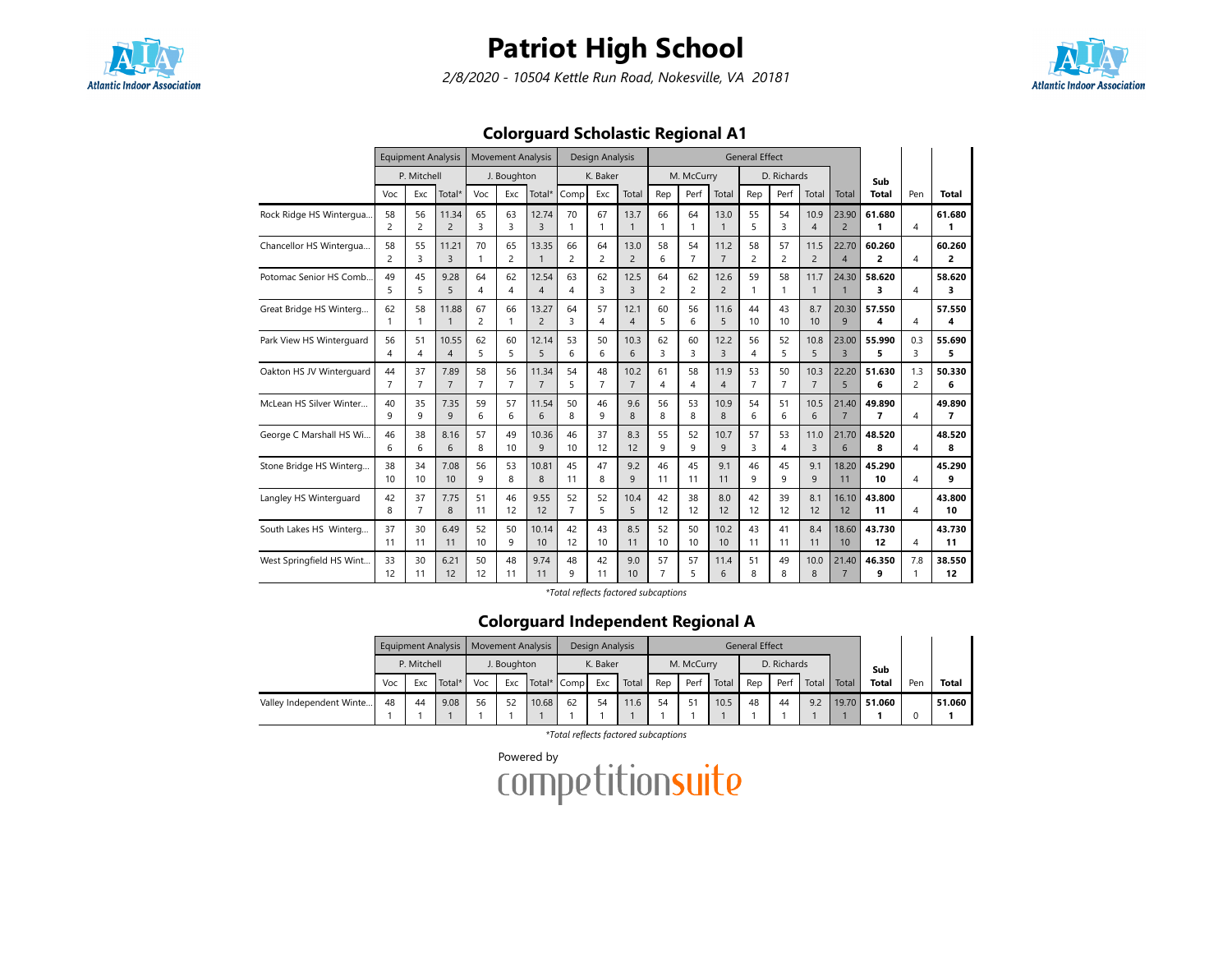

2/8/2020 - 10504 Kettle Run Road, Nokesville, VA 20181



### Colorguard Scholastic A3

|                          |                      | <b>Equipment Analysis</b> |                         |                      | <b>Movement Analysis</b>      |                                |                      | Design Analysis |                        |         |                      |                        | <b>General Effect</b> |                   |                        |                                   |              |                       |             |
|--------------------------|----------------------|---------------------------|-------------------------|----------------------|-------------------------------|--------------------------------|----------------------|-----------------|------------------------|---------|----------------------|------------------------|-----------------------|-------------------|------------------------|-----------------------------------|--------------|-----------------------|-------------|
|                          |                      | P. Mitchell               |                         |                      | J. Boughton                   |                                |                      | K. Baker        |                        |         | M. McCurry           |                        |                       | D. Richards       |                        |                                   | Sub          |                       |             |
|                          | Voc                  | Exc                       | Total*                  | Voc                  | Exc                           | Total*                         | Comp                 | Exc             | Total                  | Rep     | Perf                 | Total                  | Rep                   | Perf              | Total                  | Total                             | Total        | Pen                   | Total       |
| Patriot HS Winterguard V | 59                   | 57                        | 11.54                   | 68                   | 66                            | 13.34                          | 66                   | 64              | 13.0                   | 63      | 61                   | 12.4                   | 62<br>$\overline{c}$  | 61<br>2           | 12.3<br>$\overline{2}$ | 24.70                             | 62.580       | $\overline{7}$        | 62.580      |
| Yorktown HS Winter Guar  | 55<br>2              | 53<br>2                   | 10.74<br>$\overline{2}$ | 63<br>3              | 62<br>$\overline{\mathbf{3}}$ | 12.47<br>$\overline{3}$        | 59<br>3              | 57<br>3         | 11.6<br>3              | 57<br>4 | 55<br>3              | 11.2<br>$\overline{4}$ | 64                    | 63                | 12.7                   | 23.90<br>$\overline{2}$           | 58.710<br>2  | 3<br>З                | 55.710<br>2 |
| Orange County HS Winte   | 52<br>3              | 51<br>3                   | 10.27<br>3              | 64<br>2              | 63<br>2                       | 12.67<br>$\overline{2}$        | 60<br>$\overline{c}$ | 59<br>2         | 11.9<br>$\overline{2}$ | 59<br>2 | 54<br>4              | 11.3<br>$\overline{3}$ | 47<br>7               | 45<br>6           | 9.2<br>6               | 20.50<br>5                        | 55.340<br>3  | 7                     | 55.340<br>з |
| Potomac Falls HS Winterg | 49<br>4              | 42<br>5                   | 8.89<br>$\overline{4}$  | 61<br>4              | 57<br>4                       | 11.68<br>$\boldsymbol{\Delta}$ | 52<br>4              | 46<br>6         | 9.8<br>6               | 58<br>3 | 56<br>2              | 11.4<br>$\overline{2}$ | 52<br>3               | 49<br>3           | 10.1<br>3              | 21.50<br>$\overline{3}$           | 51.870<br>4  | 7                     | 51.870<br>4 |
| Forest Park HS Wintergua | 47<br>5              | 43<br>4                   | 8.88<br>5               | 59<br>5              | 56<br>5                       | 11.41<br>5                     | 51<br>5              | 50<br>5         | 10.1<br>5              | 46<br>9 | 44<br>9              | 9.0<br>$\mathsf{q}$    | 49<br>5               | 47<br>5           | 9.6<br>5               | 18.60<br>$\overline{7}$           | 48.990<br>5. | 1.5<br>5              | 47.490<br>5 |
| North Stafford HS Winter | 45<br>6              | 40<br>6                   | 8.35<br>6               | 56<br>$\overline{7}$ | 51<br>$\overline{7}$          | 10.55<br>$\overline{7}$        | 50<br>6              | 53<br>4         | 10.3<br>$\overline{4}$ | 54<br>6 | 51<br>6              | 10.5<br>6              | 45<br>8               | 43                | 8.8<br>8               | 19.30<br>6                        | 48.500<br>6  | $\overline{c}$<br>4   | 46.500<br>6 |
| Washington-Liberty HS    | 43<br>$\overline{7}$ | 35<br>$\overline{7}$      | 7.56<br>$\overline{7}$  | 57<br>6              | 53<br>6                       | 10.88<br>6                     | 49                   | 43<br>8         | 9.2<br>$\overline{7}$  | 48<br>8 | 46<br>8              | 9.4<br>8               | 48<br>6               | 41<br>8           | 8.9<br>$\overline{7}$  | 18.30<br>8                        | 45.940<br>8  | 5.7<br>$\overline{c}$ | 40.240<br>7 |
| Fluvanna Varsity Winterg | 35<br>8              | 32<br>8                   | 6.61<br>8               | 48<br>$\mathsf{Q}$   | 42<br>9                       | 8.82<br>$\mathsf{Q}$           | 40<br>9              | 38<br>9         | 7.8<br>9               | 52<br>7 | 49<br>$\overline{7}$ | 10.1<br>$\overline{7}$ | 39<br>9               | 36<br>$\mathsf q$ | 7.5<br>9               | 17.60<br>9                        | 40.830<br>9  | 0.7<br>6              | 40.130<br>8 |
| Wakefield HS Winter Gua  | 32<br>9              | 30<br>9                   | 6.14<br>9               | 53<br>8              | 50<br>8                       | 10.21<br>8                     | 44<br>8              | 44<br>7         | 8.8<br>8               | 56<br>5 | 54<br>4              | 11.0<br>5              | 50<br>4               | 48<br>Δ           | 9.8<br>4               | 20.80<br>$\boldsymbol{\varDelta}$ | 45.950       | 9.3                   | 36.650<br>9 |

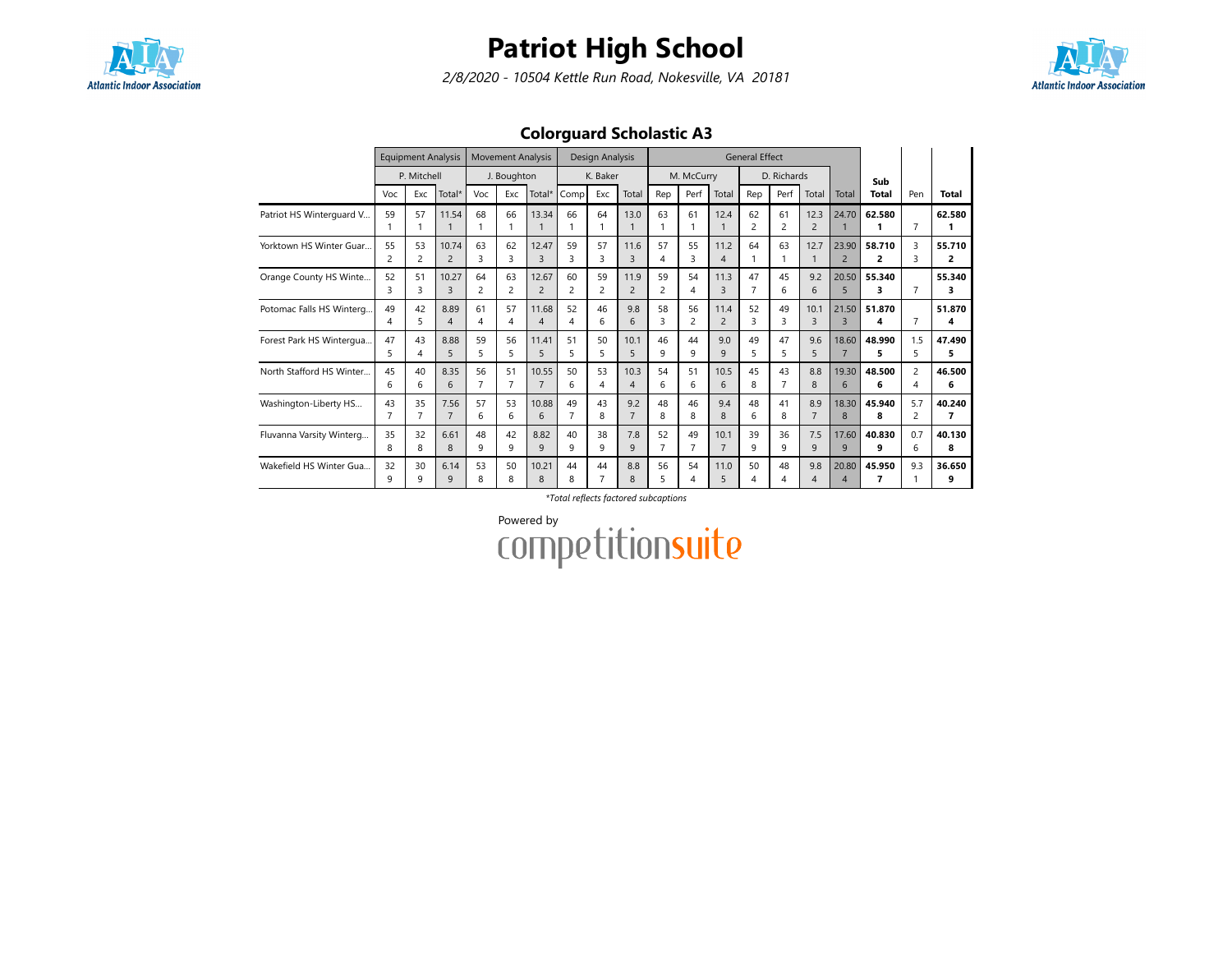

2/8/2020 - 10504 Kettle Run Road, Nokesville, VA 20181



### Colorguard Scholastic A2

|                          |         | <b>Equipment Analysis</b><br>P. Mitchell |                         |         | <b>Movement Analysis</b> |                                   |                               | Design Analysis      |                        |         |            |                        | <b>General Effect</b> |                      |                        |                         |              |                          |              |
|--------------------------|---------|------------------------------------------|-------------------------|---------|--------------------------|-----------------------------------|-------------------------------|----------------------|------------------------|---------|------------|------------------------|-----------------------|----------------------|------------------------|-------------------------|--------------|--------------------------|--------------|
|                          |         |                                          |                         |         | J. Boughton              |                                   |                               | K. Baker             |                        |         | M. McCurry |                        |                       | D. Richards          |                        |                         | Sub          |                          |              |
|                          | Voc     | Exc                                      | Total*                  | Voc     | Exc                      | Total*                            | Comp                          | Exc                  | Total                  | Rep     | Perf       | Total                  | Rep                   | Perf                 | Total                  | Total                   | <b>Total</b> | Pen                      | <b>Total</b> |
| Broad Run HS Combined    | 67      | 64                                       | 13.01                   | 62<br>5 | 60<br>5                  | 12.14<br>5                        | 63<br>4                       | 65                   | 12.8<br>$\overline{2}$ | 66<br>3 | 64<br>3    | 13.0<br>3              | 67                    | 66                   | 13.3                   | 26.30                   | 64.250       | $\overline{c}$           | 64.250       |
| Chantilly HS Charger Win | 63      | 60<br>3                                  | 12.21<br>3              | 71<br>3 | 68<br>2                  | 13.81<br>$\overline{2}$           | 67                            | 64<br>$\overline{c}$ | 13.1                   | 60<br>6 | 57<br>6    | 11.7<br>6              | 65<br>$\overline{2}$  | 64<br>$\overline{2}$ | 12.9<br>$\overline{2}$ | 24.60<br>$\overline{3}$ | 63.720<br>2  | $\overline{\phantom{0}}$ | 63.720<br>2  |
| Mt Vernon HS Winterguard | 65<br>2 | 63<br>2                                  | 12.74<br>$\overline{2}$ | 72<br>2 | 66<br>$\overline{4}$     | 13.62<br>$\overline{3}$           | 65<br>$\overline{\mathbf{c}}$ | 62<br>3              | 12.7<br>3              | 68<br>1 | 66         | 13.4                   | 55<br>5               | 53<br>5              | 10.8<br>5              | 24.20<br>$\overline{4}$ | 63.260<br>3  | $\overline{\phantom{0}}$ | 63.260<br>3  |
| McLean HS Red Wintergu   | 53<br>5 | 48<br>5                                  | 9.95<br>5               | 73      | 71                       | 14.34                             | 60<br>5                       | 59<br>4              | 11.9<br>5              | 68      | 65<br>2    | 13.3<br>$\overline{2}$ | 60<br>3               | 58<br>3              | 11.8<br>3              | 25.10<br>$\overline{2}$ | 61.290<br>4  | $\overline{c}$           | 61.290<br>4  |
| Oakton HS Winterguard    | 51<br>6 | 44                                       | 9.29<br>6               | 70<br>4 | 67<br>3                  | 13.61<br>$\boldsymbol{\varDelta}$ | 64<br>3                       | 58<br>5.             | 12.2<br>4              | 65<br>4 | 61<br>4    | 12.6<br>4              | 58<br>4               | 55<br>4              | 11.3<br>4              | 23.90<br>5              | 59.000<br>5. | $\overline{c}$           | 59.000<br>5  |
| Woodbridge Senior HS W   | 48      | 45<br>6                                  | 9.21<br>$\overline{7}$  | 60<br>6 | 59<br>6                  | 11.87<br>6                        | 59<br>6                       | 57<br>6              | 11.6<br>6              | 57<br>7 | 56         | 11.3<br>$\overline{7}$ | 53<br>6               | 50<br>6              | 10.3<br>6              | 21.60<br>$\overline{7}$ | 54.280<br>6  | $\overline{c}$           | 54.280<br>6  |
| Briar Woods HS Falconair | 54      | 52<br>4                                  | 10.54<br>$\overline{4}$ | 58      | 54<br>7                  | 11.08<br>$\overline{7}$           | 55<br>8                       | 53                   | 10.8<br>$\overline{7}$ | 61<br>5 | 59<br>5    | 12.0<br>5              | 51<br>7               | 47                   | 9.8<br>$\overline{7}$  | 21.80<br>6              | 54.220<br>7  | $\overline{\phantom{0}}$ | 54.220<br>7  |
| Robinson Secondary Wint  | 41<br>8 | 36<br>8                                  | 7.55<br>8               | 57<br>8 | 51<br>8                  | 10.62<br>8                        | 56                            | 50<br>8              | 10.6<br>8              | 56<br>8 | 52<br>8    | 10.8<br>8              | 44<br>8               | 41<br>8              | 8.5<br>8               | 19.30<br>8              | 48.070<br>8  | 0.5                      | 47.570<br>8  |

\*Total reflects factored subcaptions

### Colorguard Scholastic A1

|                           |     |             | <b>Equipment Analysis</b> |     |             | <b>Movement Analysis</b> |             | Design Analysis |       |     |            |       | <b>General Effect</b> |             |       |       |              |     |        |
|---------------------------|-----|-------------|---------------------------|-----|-------------|--------------------------|-------------|-----------------|-------|-----|------------|-------|-----------------------|-------------|-------|-------|--------------|-----|--------|
|                           |     | P. Mitchell |                           |     | J. Boughton |                          |             | K. Baker        |       |     | M. McCurry |       |                       | D. Richards |       |       | Sub          |     |        |
|                           | Voc | Exc         | Total*                    | Voc | Exc         |                          | Total* Comp | Exc             | Total | Rep | Perf       | Total | Rep                   | Perf        | Total | Total | Total        | Pen | Total  |
| Grassfield HS Winterguard | 70  | 67          | 13.61                     | 76  | 73          | 14.81                    | 74          | 71              | 14.5  | 70  | 68         | 13.8  | 79                    | 76          | 15.5  |       | 29.30 72.220 |     | 72.220 |
|                           |     |             |                           |     |             |                          |             |                 |       |     |            |       |                       |             |       |       |              |     |        |
| Freedom HS Spirit of Free | 64  | 62          | 12.54                     | 68  | 68          | 13.6                     | 62          | 64              | 12.6  | 67  | 67         | 13.4  | 61                    | 60          | 12.1  | 25.50 | 64.240       | 0.4 | 63.840 |
|                           |     |             |                           |     |             |                          |             |                 |       |     |            |       |                       |             |       |       |              |     |        |

\*Total reflects factored subcaptions

Powered by<br>COMPETitionsuite